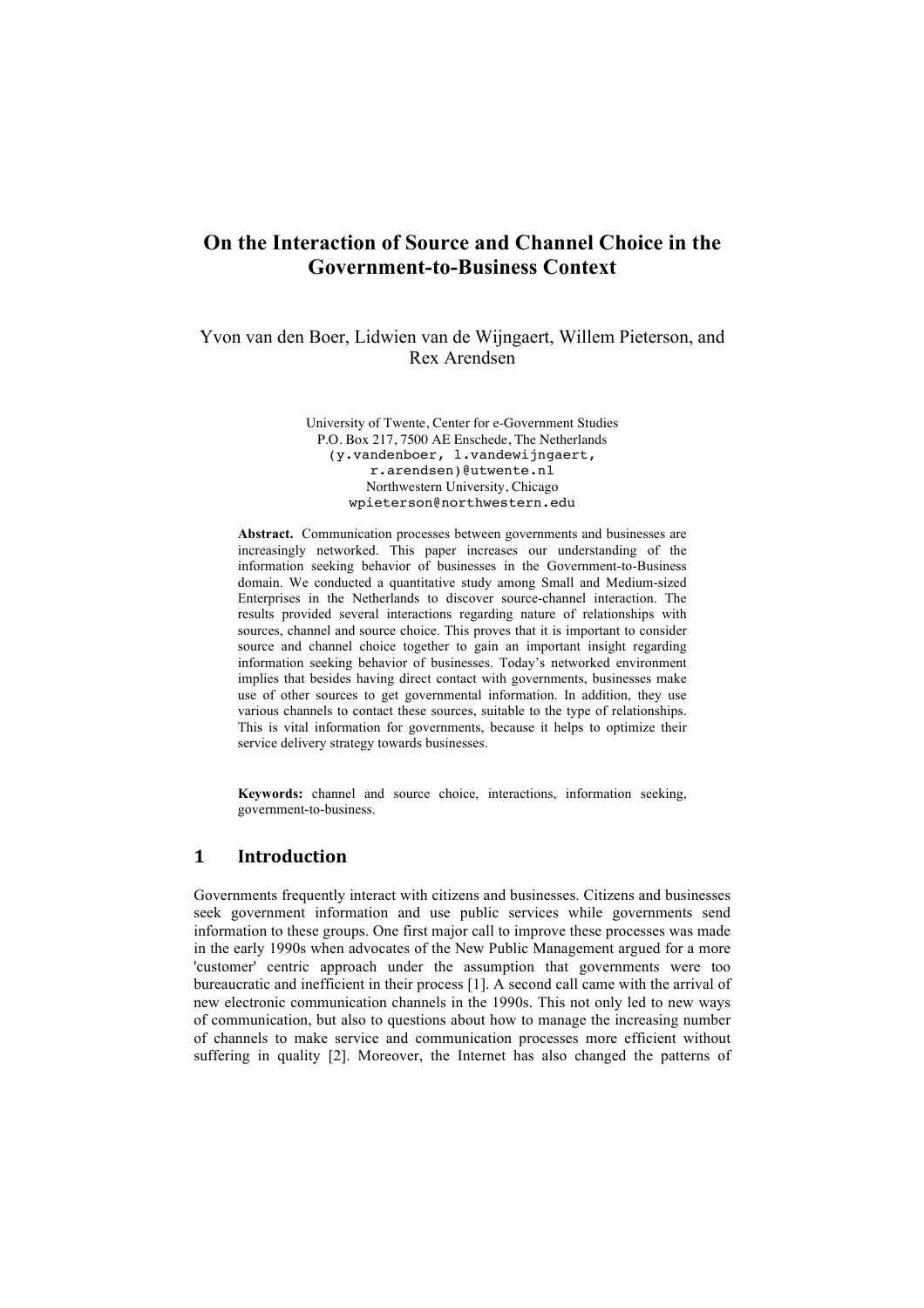communication in society. Groups in society are increasingly networked and pluriform in their media consumption [3]. This for example implies that communication no longer solely directly flows from governments to businesses and citizens and vice versa, but may take multiple steps. This applies even more to businesses. Reason is the high complexity in Government-to-Business (G2B) interaction [4] that leads to a networked character both within the organization as externally [5]. These developments challenge the effectiveness of communication between governments and their client groups and call for an increase in the level of knowledge on government-client interactions.

However, knowledge in this domain is lacking in a number of ways. First of all, research in this area almost exclusively focuses on the Government-to-Citizens (G2C) context. Whereas many studies have focused on the use of channels and communication effectiveness in the G2C-setting [e.g. 6], there are very few studies in the G2B-setting. This leads to a lack of knowledge about this target group in general [7]. This is complicated even further by the increasing expectations of businesses regarding the quality of government service provision [8]. Second, research in this domain is primarily aimed at finding drivers behind the choice and use of certain communication channels and not behind the source of information. However, the increased networked character of communication processes calls for an understanding of the specific information sources used to receive information from.

The aim of this paper is to provide the first exploratory insights to address these two voids in the available knowledge. The focus of this paper is on which channels and sources businesses use during their search for government information. By doing this, we provide a first insight in the world of the Small and Medium Sized Enterprises (SMEs) concerning their information gathering process in the G2Bcontext. Furthermore, a network perspective seems valuable to increase our understanding of G2B-interactions and specifically the information source and channel choice of businesses [5]. In addition, we focus on interactions with nature of relationships, channel choice, and source choice.

The second section of this paper provides some theoretical background. The third section discusses the method and next the results will be presented. The final section will provide conclusions and discusses implications for future research.

# **2 Theoretical Background**

This section provides some theoretical background, and thereby propositions, regarding the G2B-context and is built on three elements: (1) changes in the external environment, (2) source and channel choice and (3) nature of the relationship, which partly explains the interaction between channel and source choice.

# **2.1 Building blocks for interactions: sources, channels and relationships**

**Sources.** During the last decades organizations underwent rapid and revolutionary changes [9]. Major developments in the organizational landscape are the changing connection between firms [9] and the emergence of (global) network forms of organizations [10]. Information exchange is now fundamental to relationships [11].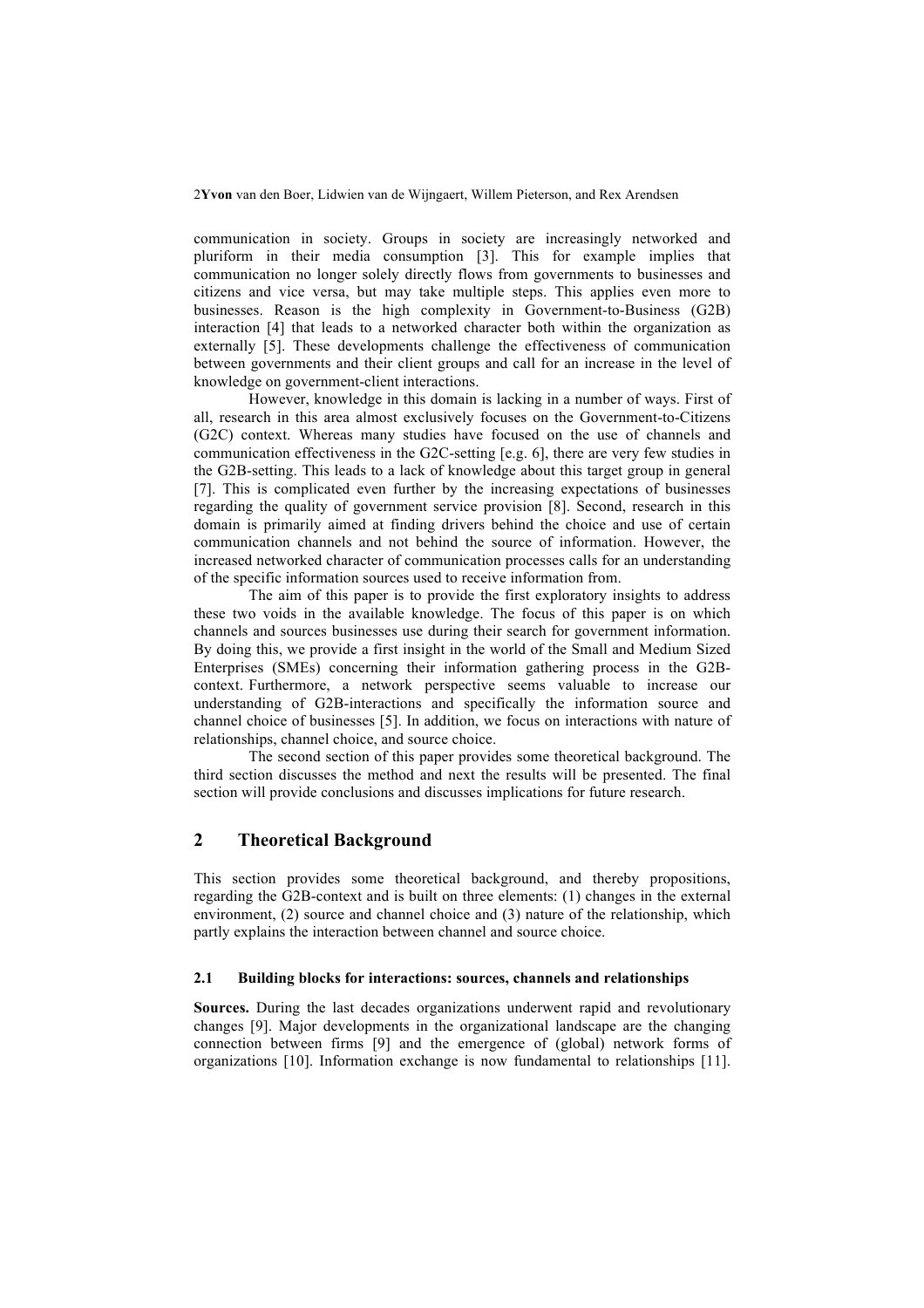Monge and Contractor [12] argue that network organizations are organized around complex webs of exchange and dependency relations among multiple organizations. This implies that the organization turns into a superorganization with strong links to other organizations and whose main function is to link organizations and coordinate their activities. Some [e.g. 13] even argue that network organizations create so-called boundary-less organizations whereby the boundaries of the internal organizational network and the external network become increasingly blurry. One of the main components of a (global) network organization is that external (communication) relationships are flexible, according to organizational needs and are not bounded by horizontal or vertical structures [10].

Other major developments that turned the organizational landscape into a network society are changes in technology [14]. The rise of the Internet has facilitated media such as websites, and now social media (e.g. Twitter and Facebook), that are often labeled web2.0 [15]. However, these new media are not replacing the old media, but are an addition to the existing channels [16]. For example, young people often use multiple sources at the same time [17] and many people often use sequences of media rather than isolated choices [18]. Finally, people often switch between receiving information passively and seeking it actively in one search process [19]. Hence, multi-directional flows via electronic and interpersonal media (partly) replace unidirectional flows via the mass media. This phenomenon is labeled "mass selfcommunication" [20]. Hence, organizations increasingly use sophisticated communication technology to coordinate and communicate in these structures [10]. The growing importance of information exchange and relationship building is likely to impact the media chosen to communicate within and between organizations. Structural changes in the organization, due to network effects, will for example impact the physical proximity of employees; an increase in distance leads to decreased probability of communication [e.g. 20].

This implies that the position of government in relation to businesses is changing and thereby affects the distance between the two. Research shows that intermediaries become increasingly important in the G2B-context [22]. They fulfill different roles in G2B-interaction and can be seen as important partners in optimizing services towards businesses [23]. Reasons to bring in intermediaries from the business point of view are complexity in the issuing of laws, rules and technology [24], but also an increasing focus on primary products and processes and increasing efficiency [25; 23]. For governments, the reasons to use intermediaries are reducing the amount of contact and data collecting points [26]. In these cases, intermediary organizations act as formal intermediaries (e.g. accountants who mediate the G2B-interaction). However, not only formal intermediaries, but also social intermediaries (e.g. friends, colleagues) seem to fulfill an important role in G2B-interaction [4].

The information source in the organizational context refers to human or organizational sources and can be divided into two major categories [27]: external and internal. An internal source is located within the organizational boundaries (however blurry) either at levels above, below, or equal to the actor. External sources are those outside the organization. External sources in our context of research can be governmental agencies, expert organizations and personal network of employees [4].

So as a consequence the business context is getting more complex and networked and technology facilitating closer links between organizations, we can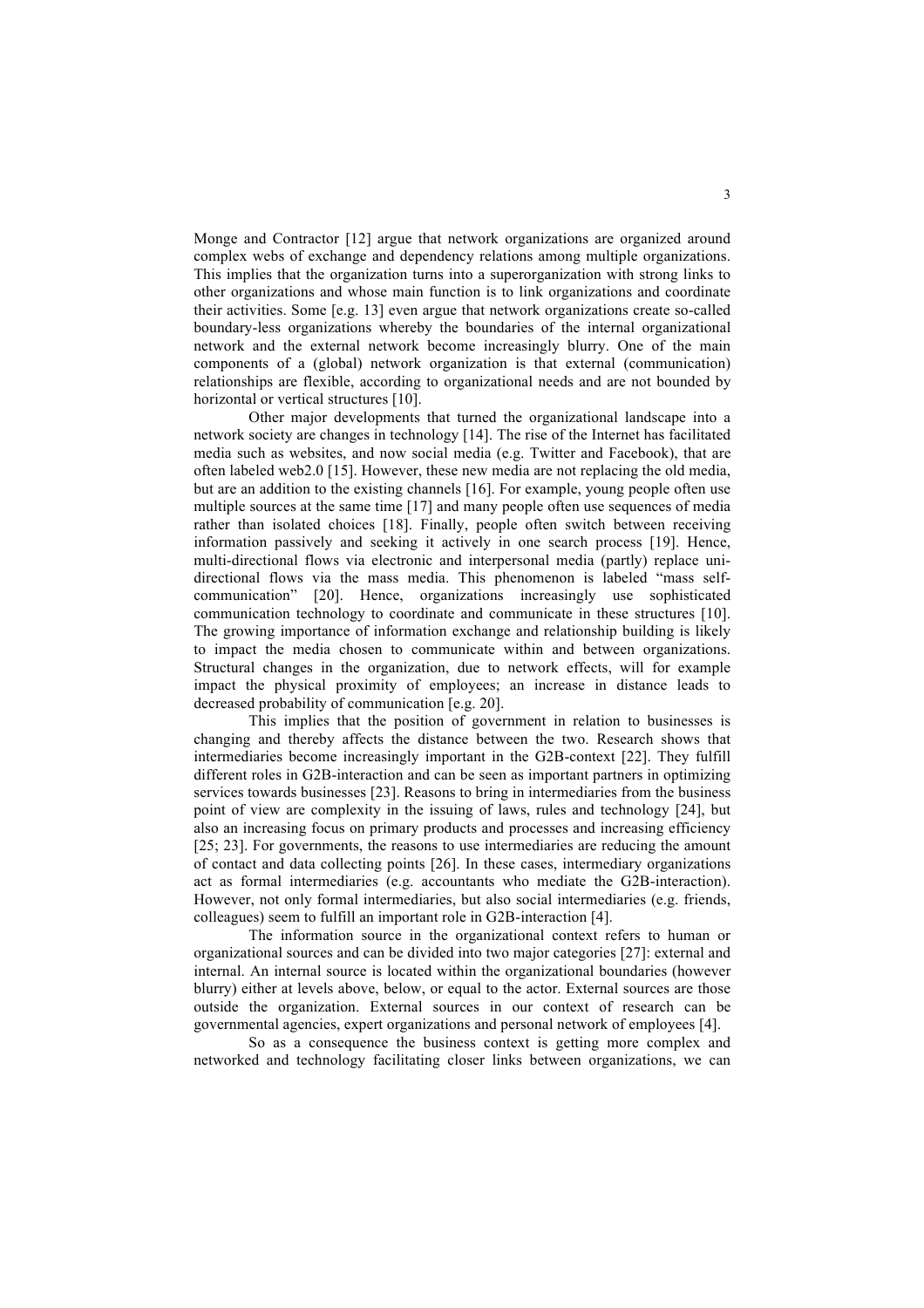infer that businesses search for information in their external network instead of contacting the government directly. Moreover, other parties in the external network have an increasing important role to fulfill in G2B-interaction. This leads to the following proposition:

> *#1 Besides having direct contact with governments, businesses make use of intermediaries to get governmental information.*

Keeping in mind that (1) businesses make use of both governmental agencies and intermediaries to get governmental information and that (2) the growing importance of information exchange in a relationship is likely to impact the media chosen, we can infer that the choice of a channel relates to the chosen source to have contact with. The next paragraph provides some existing theoretical findings.

**Channels.** The channel refers to: "the means by which a message is sent by a source or obtained by a receiver" [30, p.13]. In this case channels are equal to media. Examples of channels are face-to-face, e-mail, website and mail. There are different perspectives on channels and channel choice in the existing literature. According to the Media Richness Theory (MRT) [31] employees make rational channel choices during information processing. They make channel choices by taking their tasks in consideration, because channels vary in capacities and some channels are more suitable for certain tasks than other channels (e.g. task/medium fit). Other theories (e.g. Social Influence Model, Symbolic Interactionist Perspective) argue that channel and task characteristics are socially and subjectively constructed and less rational, but influenced by factors such as context (e.g. distance, time) and the symbolic meaning conveyed by the channel [32; 33], and finally communication capability constraints (e.g. communicator, recipient and organizational characteristics) and normative contingencies (e.g. cultural norms and role and institutional expectations) [34]. Moreover, we can infer that businesses use different channels for contacting different sources. This leads to the following proposition:

#### *#2. Businesses use different channels to contact sources.*

**Characteristics of relations with sources.** Given that organizations are operating in an increasingly relational context of interconnectedness, one can imagine that organizations establish connections and exchanges with other organizations in order to survive [35]. Oliver [35] pointed out that there are several different contingencies for relationship formation between organizations: necessity, asymmetry, reciprocity, efficiency, stability and legitimacy. Applying this to the G2B-context it is likely that businesses establish relations with governmental agencies because of necessity; the relationships are required. For example, businesses must pay taxes in order to meet regulatory requirements; the relationship with the Tax Office is non-voluntary. In contrast, it is likely that the relation with a personal source is perceived as voluntary; it is not a required relation. This leads to the following proposition:

### *#3. Businesses have different types of relations with different sources.*

Summarizing, we can infer that businesses contact different sources, through different channels and have varied types of relations with the contacted sources. The next section focuses on possible interactions between these three building blocks.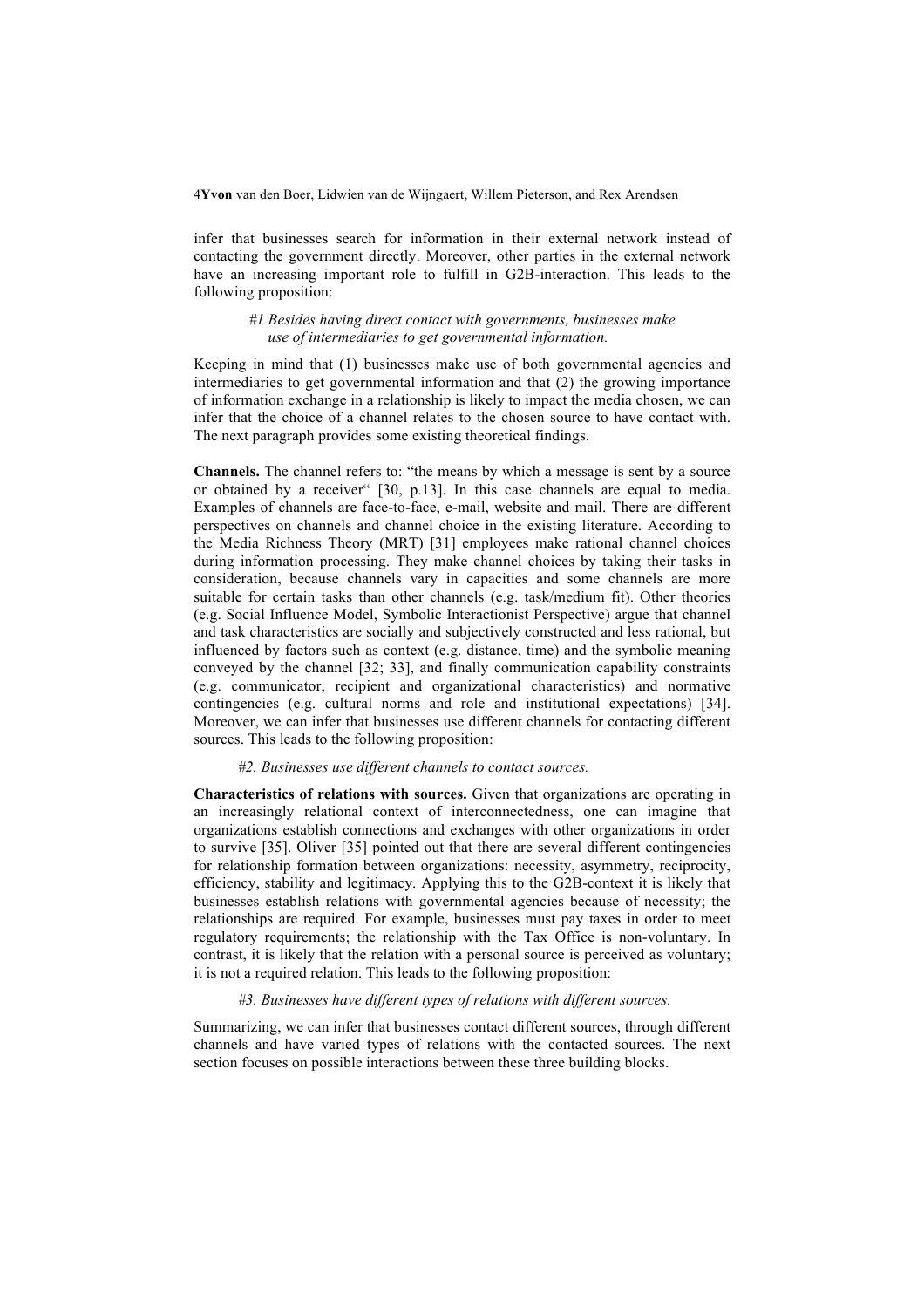#### **2.2 Interactions between sources, channels and relations**

So far, we pointed out that: (1) businesses use different sources while searching for governmental information, (2) businesses use different channels to contact varied sources, and (3) businesses have different types of relations with these sources. In this section we look for interactions between these three building blocks.

First, not only characteristics of the employee and its environment are vital factors of channel choice, but also characteristics of the other party (in our context is the other party an information source) are important influencers regarding channel choice [34]. This implies that the channel choice of an employee partly depends on the (perceived) characteristics of the chosen source. Hence, we propose that channel choice interplays with source choice. This leads to the following proposition:

#### *#4. Businesses use different channels to contact different sources.*

Keeping in mind that environmental factors (e.g. social influence, recipient and organization characteristics, and expectations) influence channel choice [e.g. 32 - 34], we can infer that also nature of a relationship could influence channel choice. For instance, the relationship between a business and the Tax office is a required one (the business has to pay taxes) whereas the relation between a business and a (financial) advisor is likely to be of a more strategic nature. Subsequently, we postulate the following proposition:

### *#5. Different sources are characterized by different types of relationships.*

Third, regarding the MRT [31] people choose a channel suitable to their task. In our context, the task can be considered as type of a relation with a source. For instance, an employee wants to contact an external colleague. They have an informal, voluntary type of relation. It is likely that an employee who is contacting a personal source chooses a suitable channel, for instance the telephone. It seems very unlikely that this employee chooses a more formal channel (e.g. a letter). Therefore, we propose that type of relation relates to channel choice:

*#6. Businesses use different channels to contact different sources with different relationships.* 

# **3 Research Method**

In order to examine the propositions we conducted a survey among Dutch SMEs (from self-employed up to businesses with a maximum of 249 employees). We gathered data in February 2011 by using an electronic questionnaire. The respondents for this study needed to be involved in the strategic issues of their business, because external sources tend to become more important at higher levels in the organization [e.g. 28]. We invited 6850 respondents from a commercial online panel to fill out the questionnaire and 1284 respondents started the survey, some respondents (N=263) were filtered out based on the fact that they were not involved in the strategic issues of their business, others (N=348) didn't complete the questionnaire and finally 10% of all invited respondents completed the survey (N=673). 39% of the respondents were women and 61% men. 28% were self-employed, and 47% of the sample were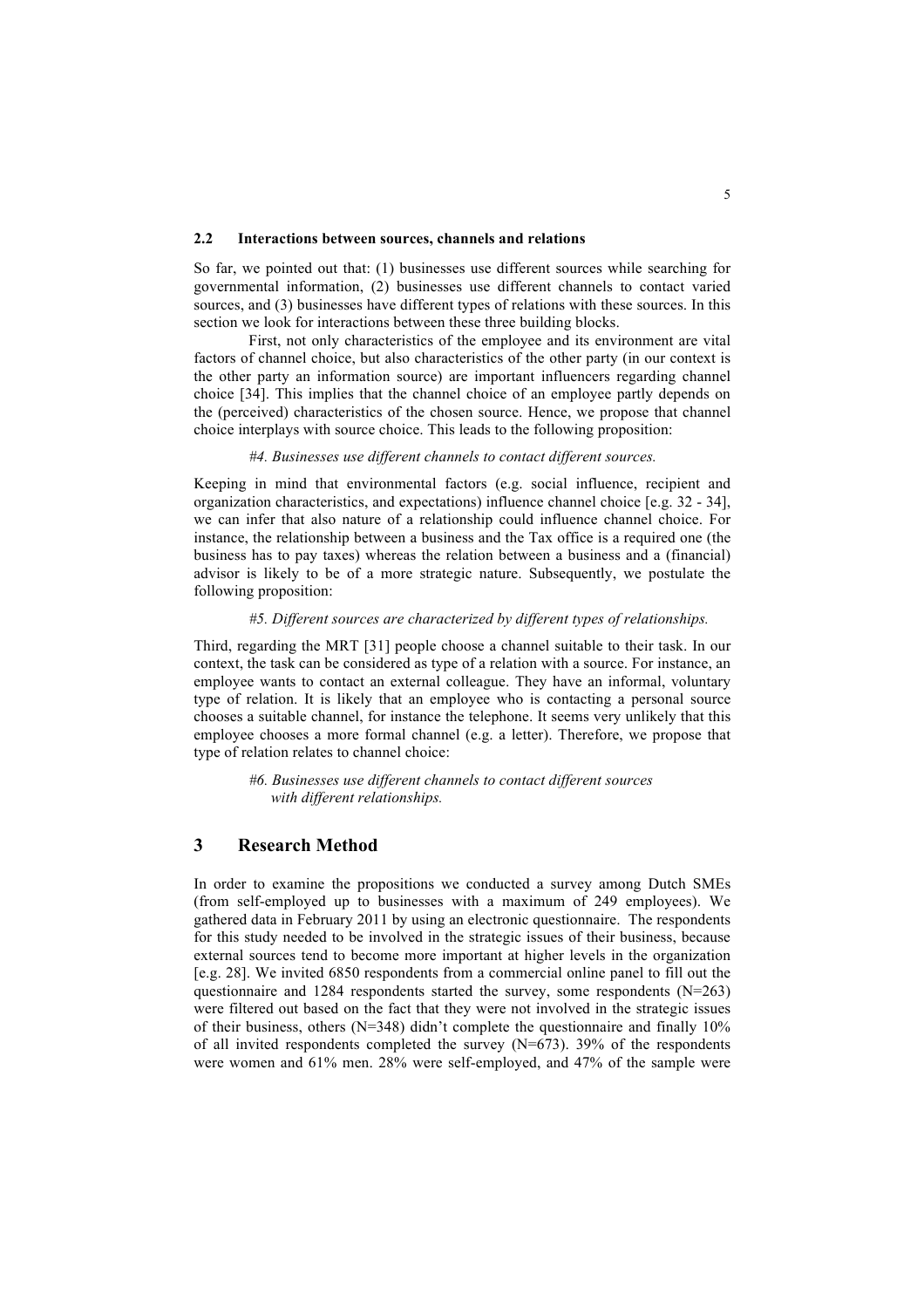small businesses and 25% medium sized businesses. Compared to information from the Dutch Statistical Office, there is a slight overrepresentation of the medium sized businesses. Results should be interpreted accordingly. The thirteen sources that were mentioned most often were included in the analysis. Furthermore, we used the following channels: face-to-face, telephone, e-mail, mail and Internet (WWW). Regarding nature of the relationship we formulated four different natures: (1) required, (2) voluntary, (3) practical and (4) strategic. For each source we asked the respondents for their channel use and their perception of the nature of the relationship.

### **4 Results**

### **4.1 General Overview**

Figure 1 below shows the thirteen most mentioned sources in our research. Regarding formal government sources the Tax Office (57%) and the Municipality (33%) were most mentioned by businesses to have contact with. Both were contacted a few times in the last several years, respectively with an average frequency of 3.2 and 3.0. The Chamber of Commerce (36%) with an average frequency of 2.3, which is sporadic, is the most mentioned source concerning Lobby sources. Besides, the Advisor (22%) also is a relevant source for businesses and is contacted a number of times. Last, regarding the personal network 22% of the businesses mentioned family/friends, 15% external colleagues and 12% mentioned internal colleagues. All personal sources have a high average frequency compared to other sources (respectively 4.5. 4.1 and 5.1).



**Fig. 1.** The most important sources for businesses to gain governmental information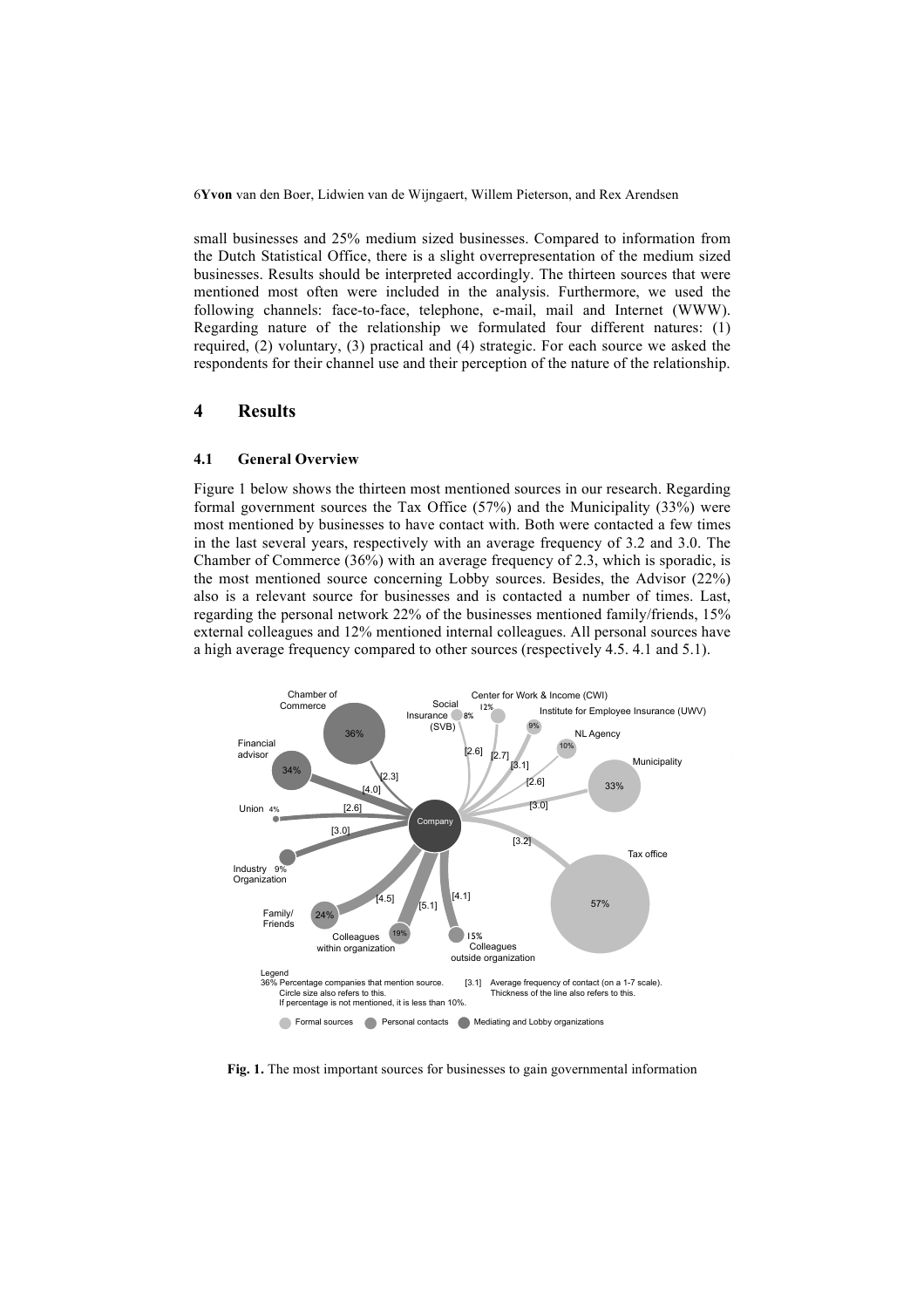We can deduce from these results that besides having direct contact with governments, businesses also make use of other kinds of sources (e.g. lobby. intermediary and personal sources). This supports our first proposition. In addition, some sources (e.g. Tax Office) are often mentioned by businesses; a lot of businesses contact these sources for information. On the other hand there are sources (e.g. internal colleagues), which are frequently used; few businesses contact these sources but when they use these sources they make extensive use of them. Hence, businesses use different sources in varied ways. This implies that sources have different functions or roles.

Next, which channels do businesses use while searching for governmental information? Table 1 presents the channels businesses use when they contact sources. Most businesses use e-mail (31%) to contact their sources. Another channel that is often used is the telephone (28%). Face-to-face (16%) and the Internet (18%) are in the middle and the mail (4%) is the least often used channel.

**Table 1**. The channels businesses use while searching for governmental information

|                     | Channels $(\% )$ |           |      |        |       |  |  |
|---------------------|------------------|-----------|------|--------|-------|--|--|
|                     | Face-to-face     | Telephone | www  | E-mail | Mail  |  |  |
| General channel use | 6%               | 28%       | l 8% | 31%    | $4\%$ |  |  |

Table 2 below shows how businesses describe their relationships with sources in terms of nature. Most relationships can be described as practical (43%) or required (34%). Very few relationships in the G2B-context can be described as strategic (6%) and some relationships are voluntary (17%).

| Table 2. Perceived nature of relationships with sources |
|---------------------------------------------------------|
|                                                         |

| Practical<br>Strategic<br>Required<br>√oluntarv<br>$7\%$<br>34%<br>Described natures<br>43%<br>$\frac{0}{0}$ |  |
|--------------------------------------------------------------------------------------------------------------|--|
|                                                                                                              |  |
|                                                                                                              |  |

So, the results show that businesses use different channels and have different types of relations with sources. These findings support both the second and third propositions. The next section focuses on interactions between channels, sources and relations.

### **4.2 Interactions between channels, sources and relationships**

**Channels and Sources.** Table 3 shows which channels businesses choose regarding to their source choice. Concerning the formal governmental sources the telephone is often used to have contact with these sources; for instance, 36% uses the telephone to contact the Tax Office and 28% for contacting the Municipality. Besides, 27% have contacted the Municipality by face-to-face. In contrast, 25% use WWW when they choose the Tax Office as a source. Remarkably, both intermediaries and personal sources (e.g. family) are relatively often contacted by F2F (respectively 33% and 49%) and telephone (respectively 28% and 29%). The same channels are used to contact the Union: face-to-face (30%) and telephone (26%).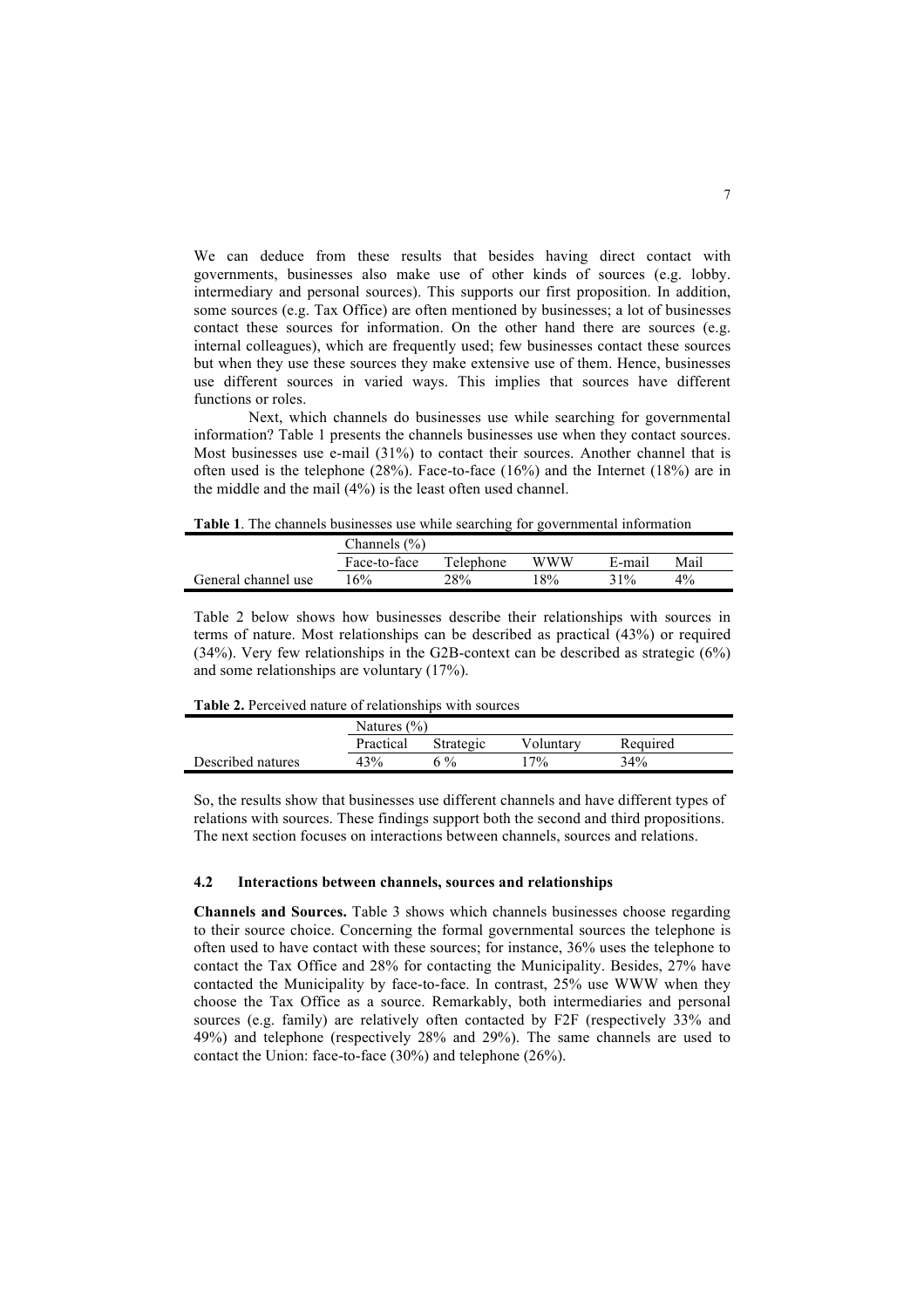To summarize, we found that businesses use different channels to contact sources in their information seeking process in the G2B-context. This supports the fourth proposition. In general we observe that, for instance, face-to-face is more used during interaction with personal sources compared to the more formal sources.

| Source                       | Channels (%) |                 |            |                 |       |
|------------------------------|--------------|-----------------|------------|-----------------|-------|
|                              | Face-to-face | Telephone       | WWW        | E-mail          | Mail  |
| Formal government            |              |                 |            |                 |       |
| Tax office                   | $7\%$        | 36%             | 25%        | 15%             | 18%   |
| Municipality                 | 27%          | 28%             | 15%        | 20%             | 10%   |
| <b>CWI</b>                   | 13%          | 30%             | 24%        | 23%             | 11%   |
| UWV                          | 7%           | 41%             | 23%        | 16%             | 14%   |
| <b>SVB</b>                   | 8%           | 39%             | <b>20%</b> | 18%             | 16%   |
| NL Agency                    | 10%          | 22 <sup>%</sup> | 21%        | 26%             | 21%   |
| <i>Intermediaries</i>        |              |                 |            |                 |       |
| Advisor/Accountant           | 33%          | 28%             | $2\%$      | 28%             | 9%    |
| Personal network             |              |                 |            |                 |       |
| Internal colleagues          | 52%          | 23%             | $1\%$      | 23%             | $1\%$ |
| External colleagues          | 38%          | 27 <sup>%</sup> | $6\%$      | 27 <sup>%</sup> | $2\%$ |
| Family/Friends               | 49%          | 29%             | $2\%$      | 18%             | 3%    |
| Lobby                        |              |                 |            |                 |       |
| Chamber of Commerce          | 25%          | 25%             | 21%        | 17%             | 12%   |
| Union                        | 30%          | 26%             | 12%        | 19%             | 14%   |
| <b>Industry Organization</b> | 13%          | 25%             | 21%        | 29%             | 12%   |

**Table 3.** Source-Channel Selection

This observation implies interplay between channel and source choice. Hence, the next paragraph focuses on this interplay by looking at interactions between nature of the relationship and channel and source choice.

**Type of Relationships and Sources.** Table 4 shows how businesses describe their relationships with different sources in terms of nature. It is obvious that the relationship with the Tax Office, as well as with the Municipality is described as practical (43% and 42%) and required (46% and 38%). The relationship with personal sources, for instance with external colleagues, is described as practical (45%) and voluntary (39%). Contact with the Chamber of Commerce (Lobby) and the Intermediaries are described as practical (44%, 46%) and required (40% and 33%).

**Table 4.** Nature of a relationship regarding source choice

|                   | Natures $(\% )$ |           |           |          |
|-------------------|-----------------|-----------|-----------|----------|
|                   | Practical       | Strategic | Voluntary | Required |
| Formal government |                 |           |           |          |
| Tax office        | 43%             | $7\%$     | $5\%$     | 46%      |
| Municipality      | 42%             | $7\%$     | 13%       | 38%      |
| <b>CWI</b>        | 43%             | $7\%$     | 21%       | 29%      |
| UWV               | 42%             | 8%        | 10%       | 41%      |
| <b>SVB</b>        | 42%             | $5\%$     | 11%       | 42%      |
| NL Agency         | 35%             | 15%       | 24%       | 26%      |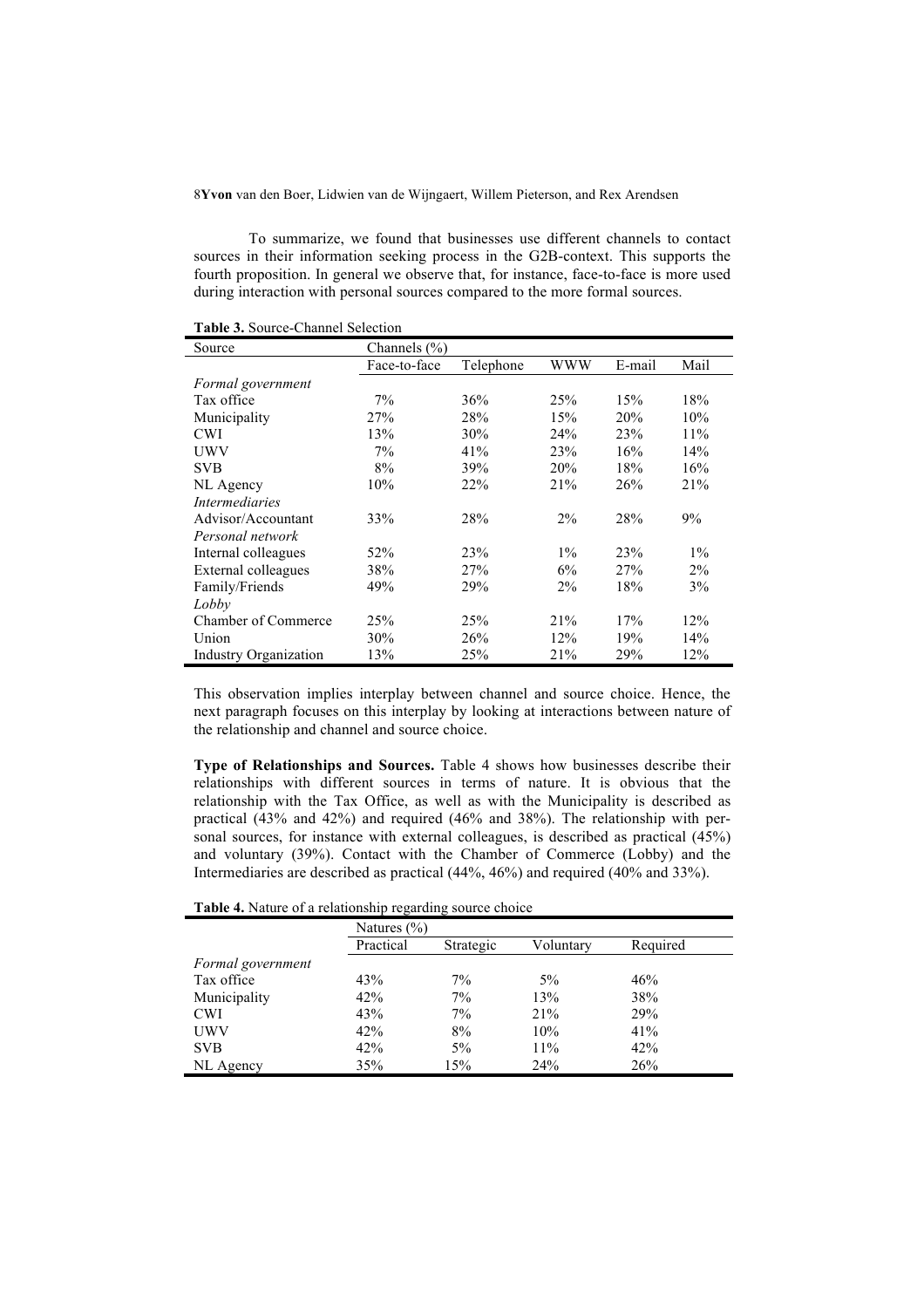| <i>Intermediaries</i><br>Advisor/Accountant | 46% | $4\%$ | 17% | 33%   |  |
|---------------------------------------------|-----|-------|-----|-------|--|
| Personal network                            |     |       |     |       |  |
| Internal colleagues                         | 46% | $4\%$ | 31% | 19%   |  |
| External colleagues                         | 45% | 6%    | 39% | 11%   |  |
| Family/Friends                              | 44% | 6%    | 45% | $5\%$ |  |
| Lobby                                       |     |       |     |       |  |
| Chamber of Commerce                         | 44% | $5\%$ | 10% | 40%   |  |
| Union                                       | 26% | 3%    | 14% | 57%   |  |
| <b>Industry Organization</b>                | 45% | 4%    | 25% | 25%   |  |

We can deduce from the results above that businesses have varied perceptions of nature regarding their relationships with different sources. Especially relationships with personal sources are perceived as practical and voluntary. In contrast, relationships with other kinds of sources are perceived as practical and required. Alltogether, we found support for the fifth proposition that businesses choose sources because of the nature of their relationship with a source.

**Channels, Sources and Type of Relationship.** In order to gain insight into how the nature of the relationship and channel choice are related to each other, we looked at similarities between relationship characterization and channel preferences for each source. In order to establish the degree of similarity we used Dice (also known as Czekanowski or Sorenson) as a proximity measure. This measure compares the number matches to the number of non-matches while joint absences are excluded from consideration. The measure varies between 0 and 1, where 0 signifies no similarity at all and 1 signifies perfect similarity. When many respondents combine e.g. face-to-face with a practical relationship for the sources they use, the proximity level is high. As such we abstract from the specific sources that respondents use. By comparing the proximity measures between each channel and type of relationship we are able to identify interactions with regard to the information seeking process.

The results of the analysis are presented in Table 5. The results show when a relationship with a source is described as practical or required, face-to-face is the channel which businesses use, with a value of respectively 0.55 and 0.49. E-mail (0.49 and 0.41) and WWW (0.38 and 0.40) also are used to some extent in practical and required relationships. In addition, businesses use the telephone when a relationship with a source is described as practical (0.63) or voluntary (0.55). Mail is sometimes used in a required relation  $(0.37)$ .

|                        | Channels     |           |     |        |      |  |
|------------------------|--------------|-----------|-----|--------|------|--|
|                        | Face-to-face | Telephone | www | E-mail | Mail |  |
| Nature of relationship |              |           |     |        |      |  |
| Practical              | .55          | .63       | .38 | .49    | .30  |  |
| Strategic              | .14          | .17       | .14 | .15    | .12  |  |
| Required               | .39          | .55       | .40 | .41    | .37  |  |
| Voluntary              | .49          | 40        | 22  | .38    |      |  |

**Table 5.** Proximity matrix regarding nature of a relationship and channels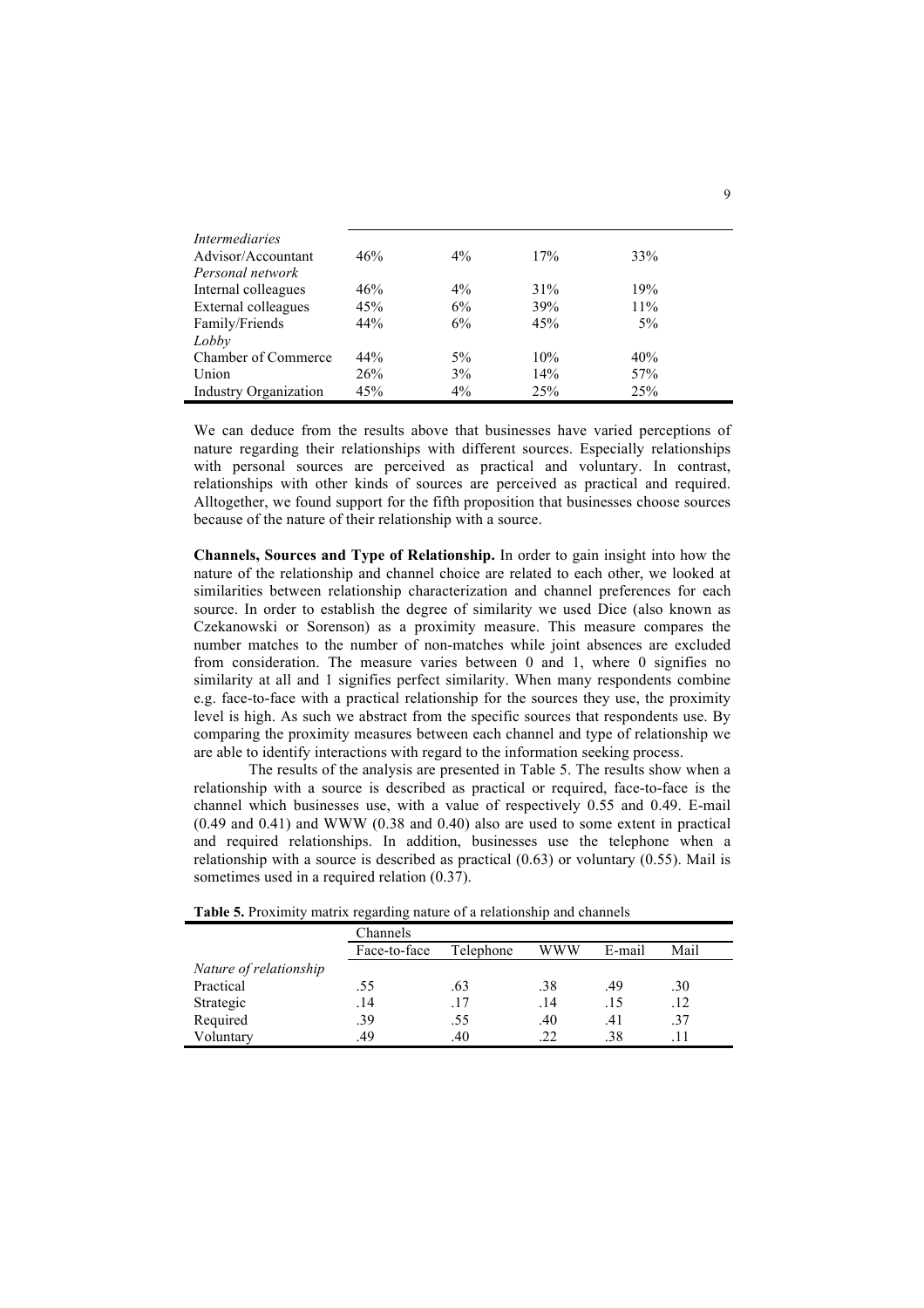Interactions were found regarding nature of the relationship and source and channel choice. This supports our last proposition (#6). In summary, practical and required relationships with sources (e.g. formal government and intermediaries) interact with the telephone and to some extent also with e-mail and WWW. Practical and voluntary relationships with sources (e.g. personal network) show proximity with face-to-face as a channel. In general, as expected the interaction concerning mail is relatively low. However, it is remarkable that the interaction for WWW is relatively low and, in contrast, the interaction regarding the telephone is relatively high.

# **5 Discussion and Conclusions**

This paper examined the information seeking behaviour of businesses in the G2Bdomain. Instead of focusing on the interplay between task and technology characteristics we focused on the interrelation between sources, the nature of the relationship with the source and the channel that is used to communicate. By doing that, this paper takes a new approach towards the understanding of information seeking behavior of SME's in a G2B-context.

**Limitations.** Before we will present our final conclusions we would like to mention some of the limitations of this study. Because we asked one person per organization we get information from that specific person within the organization. Another person in the same business, even in the same management, could have other contacts regarding the G2B-context. So even though we asked managers responsible for the strategic management issues, we should be careful when interpreting results. A second limitation is that we looked at differences between sources, channels and relations only. More factors may be at play. Although channel choices may be more complex than what we studied here, we do feel that our approach towards contingent choices does shed a new light towards understanding the information seeking behavior of businesses in a G2B-context. A final limitation is that we studied the situation in one country. Hence, differences between countries remain unsearched.

**Discussion and Conclusions.** The first three propositions focused on the variation in the choice of channels (#1), the use of channels (#2) and the nature of the relationship between a business and a source (#3). We conclude that besides having direct contact with governments, businesses make use of intermediaries to get governmental information. We found, in accordance with previous studies [22; 23], that the intermediary (e.g. advisor) is a very versatile and therefore notable source in the network of businesses in the G2B-context. Thus, for governments the intermediary is the party in the network of G2B-interaction to focus on and to work with. Others already argued that intermediaries can be seen as a new kind of service delivery channel and are of great value in optimizing G2B-interaction [36]. However, not only formal parties seem to fulfill an important role here, but also informal parties (e.g. personal sources) are vital information sources for businesses. This implicates that governments should also focus on and work with informal intermediaries. We also found support regarding the second and third proposition. The results in this study show that businesses use various channels to contact sources. Besides, we found that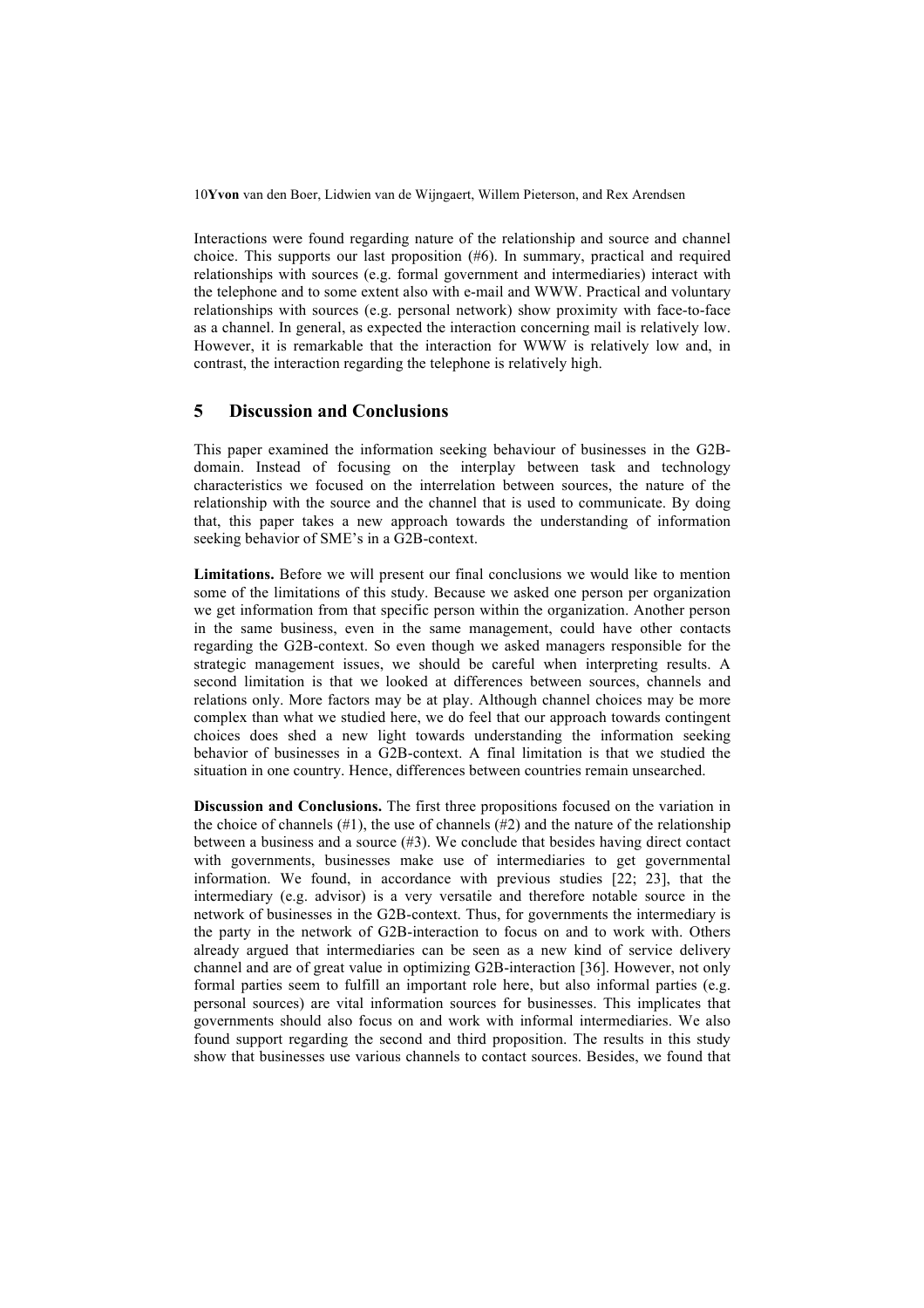businesses have different relationships with sources, which is in line with Oliver [35].

The second set of three propositions focused on the interaction between the building blocks. Results of the empirical study show that business choose different channels for different sources (#4), have different types of relations with different sources (#5) and use different channels to communicate with sources they have a different type of relation with (#6). Thus, we can conclude that there is interplay between source, channel and type of relationship in the information seeking process of businesses in the G2B-context. These interactions are important because together they provide an important insight in the information seeking behavior of businesses nowadays. Moreover, the findings imply that the choice of channels not only depend on the factors found in earlier research, but that the choice of sources is a crucial factor that interacts with channel choice. From a theoretical standpoint the results of this research offer the possibility for further exploration. The mechanism of interaction turns out to be more complex than a simple task-technology fit. Further research can provide insight into the factors that make the relation between a business and their sources contingent.

We made a first step towards the understanding information seeking behaviour of businesses in the G2B-context by looking at the interaction between channels, sources and nature of a relationship with a source. The finding that source and channel choice interact is vital information for governments to improve their service provision towards this complex target group. More specifically, taking into account that the context of G2B-interaction is very complex and networked, and that businesses use various sources to gather governmental information, it sounds wise for governments to integrate both channel and source choice in their service provision strategies towards SMEs. However, more research on this topic is needed before a well-balanced and effective strategy can be implemented. Our study is among the first researches in the context of businesses itself and that elucidates the importance of the interplay between channel and source choice in the G2B-context.

# **References**

- 1. Osborne, D., Gaebler, T.: Reinventing government: How the entrepreneurial spirit is transforming the public sector. Readin: Addison-Wesley (1992)
- 2. Ebbers, W., Pieterson, W., Noordman, H.: Electronic government: Rethinking channel management strategies. Government Information Quarterly, 25(2), 181-201 (2008)
- 3. Kennedy, L. M., Wellman, B.: The Networked Household. Information, Communication & Society, 10, 645-670 (2007)
- 4. Jansen, J., Van de Wijngaert, L., Pieterson, W.: Channel choice and Source choice of Entrepreneurs in a Public Organizational Context: The Dutch Case. In: M.A. Wimmer et al. (eds.): EGOV 2010. LNCS, vol. 6228, pp. 144-155. Springer, Heidelberg (2010)
- 5. Boer, Y. van den, Pieterson, W. Arendsen, R. (2011). Channel choice in the G2B context: Towards a research agenda. In: T. Skersys et al. (eds): I3E 2011, IFIP Advances in Information and Communication Technology, vol.  $353$ , pp.  $14-17$ .  $(2011)$
- 6. Reddick, C.G.: Citizens interactions with e-government: From the streets to servers? Government information Quarterly, 22, 38-57 (2005)
- 7. Bergers, A.M.: Communication with SME Entrepreneurs: Assistance for Communication Advisors of the Federal Government. http://communicatieplein.nl/dsc?c=getobject&s=obj&objectid= (2003)
- 8. Wijngaert, L. van de, Pieterson, W., Jansen, J., Dijk, J. van: Kanaalkeuze en bronkeuze van ondernemers in de publieke context. Enschede: Universiteit Twente (2010)
- 9. Fulk, J., DeSanctis, G.: Articulation of communication technology and organizational form. In G.